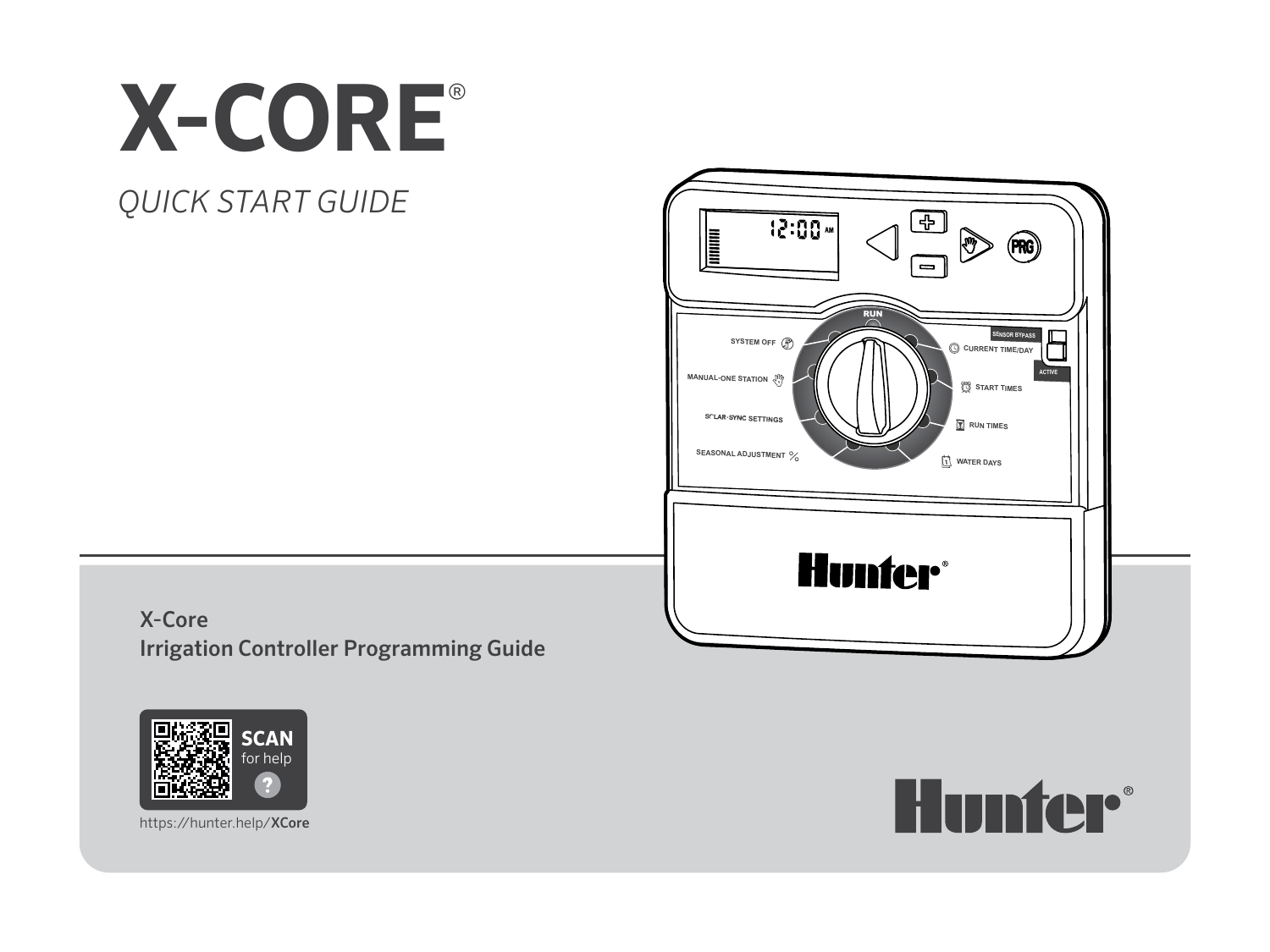## Table of Contents Table of Contents



| Œ | <b>Start Time Symbol</b> | ( 8 )          | <b>Sprinkler Off Days</b>   |
|---|--------------------------|----------------|-----------------------------|
| 0 | <b>Station Number</b>    | $\overline{9}$ | Odd/Even/Interval Days      |
| 0 | Program Indicator        | 0              | <b>Active Water Day</b>     |
| Ø | <b>Month Symbol</b>      | ⋒              | <b>Non-Active Water Day</b> |
| 0 | <b>Run Time Symbol</b>   | $\mathbf{E}$   | Day of Week                 |
| O | Seasonal Adjust (%)      | ⊕              | Rain Sensor Active/Bypass   |
| 0 | <b>Station Running</b>   | (14)           | Day Symbol                  |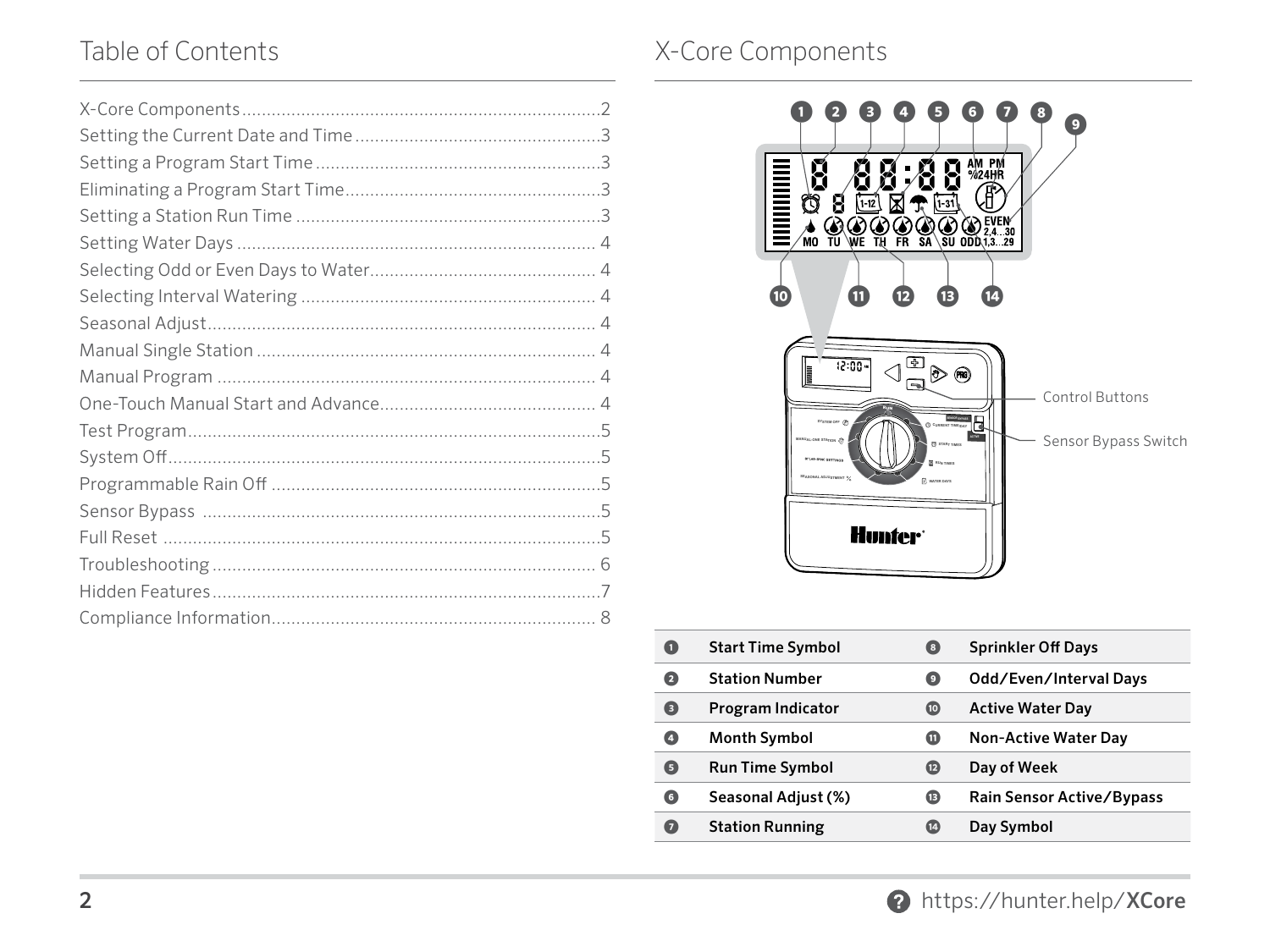#### <span id="page-2-0"></span>SETTING THE CURRENT DATE AND TIME

- **1.** Turn the dial to the DATE/TIME position.
- **2.** The current year will be flashing. Use the + and buttons to change the year. Push the ► button to proceed to setting the month.
- **3.** The month will be flashing. Use the + and buttons to change the month. Press the ► button to proceed to the day setting.
- **4.** The day will be flashing. Use the + and buttons to change the day of the month. Press the ► button to proceed to the time setting.
- **5.** The time will be displayed. Use the + and buttons to select AM, PM, or 24 HR to display all times in 24–hour mode.
- **6.** Press the ► button to move to hours. Use the + and buttons to change the hour shown on the display.
- **7.** Press the ► button to move on to minutes. Use the + and buttons to change the minutes shown in the display.
- **8.** Turn the dial to the RUN position. Date and time are now set.

**IMPORTANT:** The controller dial must be in RUN position to enable automatic irrigation.

#### SETTING A PROGRAM START TIME

- **1.** Turn the dial to the START TIMES position.
- **2.** Use the PRG button to select program (A, B, or C).
- **3.** Use the + and buttons to change the Start Time. The Start Time advances in 15-minute increments.
- **4.** Press the ► button to add another Start Time, or PRG button to set a Start Time for the next program.
- **5.** Turn the dial to the RUN position.

#### ELIMINATING A PROGRAM START TIME

- **1.** Turn the dial to the START TIMES position.
- **2.** Press the right arrow to locate the desired START TIME.
- **3.** Press the + or buttons to reach OFF located between 11:45 PM and  $12:00$  AM
- **4.** Press the PRG button to view/edit additional programs. Repeat steps 1–3 if necessary.

#### SETTING A STATION RUN TIME

- **1.** Turn the dial to the RUN TIMES position.
- **2.** Use the PRG button to select program (A, B, or C).
- **3.** Use the + and buttons to change the station run time on the display. You can set station run times from 1 minute to 4 hours.
- **4.** Press the ► button to advance to the next station.
- **5.** Repeat for each station.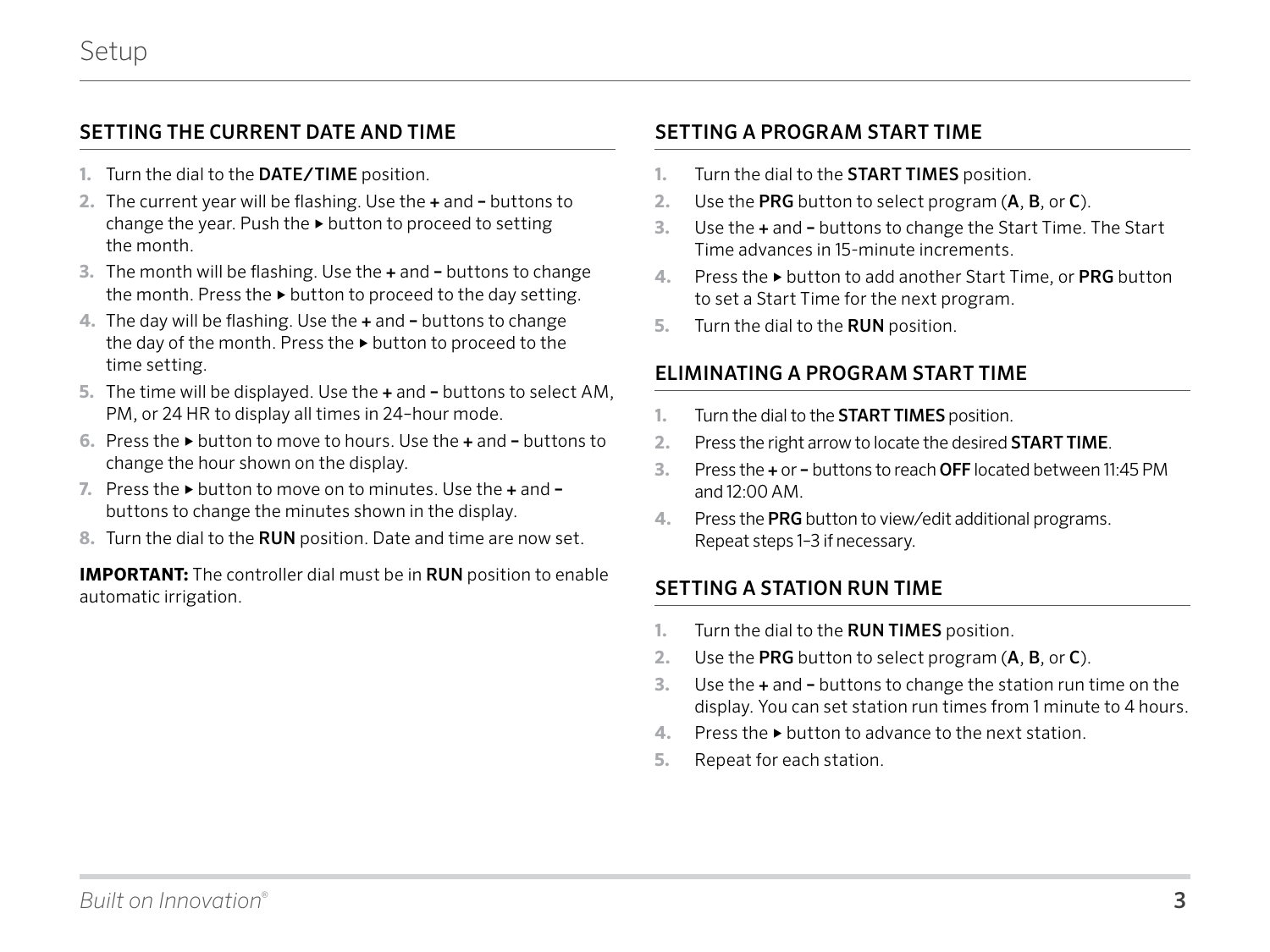#### <span id="page-3-0"></span>SETTING WATER DAYS

- **1.** Turn the dial to the WATER DAYS position.
- **2.** The display will show the last program selected (A, B, or C). Switch to another program by pressing the PRG button.
- **3.** The pointer at the bottom of the screen shows the currently selected day of the week. Press + or – to select days for watering  $\bullet$  or no water  $\oslash$ .

#### SELECTING ODD OR EVEN DAYS TO WATER

- Press ► past all days of week to ODD or EVEN.
- **2.** Press + to select or to cancel ODD or EVEN.

#### SELECTING INTERVAL WATERING

- **1.** Press ► past ODD and EVEN to INT.
- **2.** Press + or to set interval days.
- **3.** Press + or to set number of days to next watering.

**NOTE:** To exit interval mode, press the ► or ◀ repeatedly until specific days of the week appear.

#### SEASONAL ADJUST

- **•** Changes all run times by a percentage for local conditions.
- **•** Press + or to change from 10% to 150% of original run times.

#### MANUAL SINGLE STATION

- **1.** Turn dial to Manual Single Station position.
- **2.** Press ► to select station. Use + or to set manual run time.
- **3.** Turn dial to RUN position to begin immediately.

#### MANUAL PROGRAM

- **1.** Turn dial to RUN position.
- **2.** Press and hold ► button for three seconds.
- **3.** Press PRG to select program.
- **4.** Release button for two seconds. Program will begin.
- **5.** Press ► to advance to another station within the Program.

#### ONE-TOUCH MANUAL START AND ADVANCE

- **1.** Hold down the right button for two seconds.
- **2.** Press the PRG button to select program.
- **3.** Press the left or right button to select a station.
- **4.** Press the + or button to change the run time.
- **5.** After a two-second pause, the program will begin. At any time during manual cycle, use the left or right buttons to navigate from station to station manually.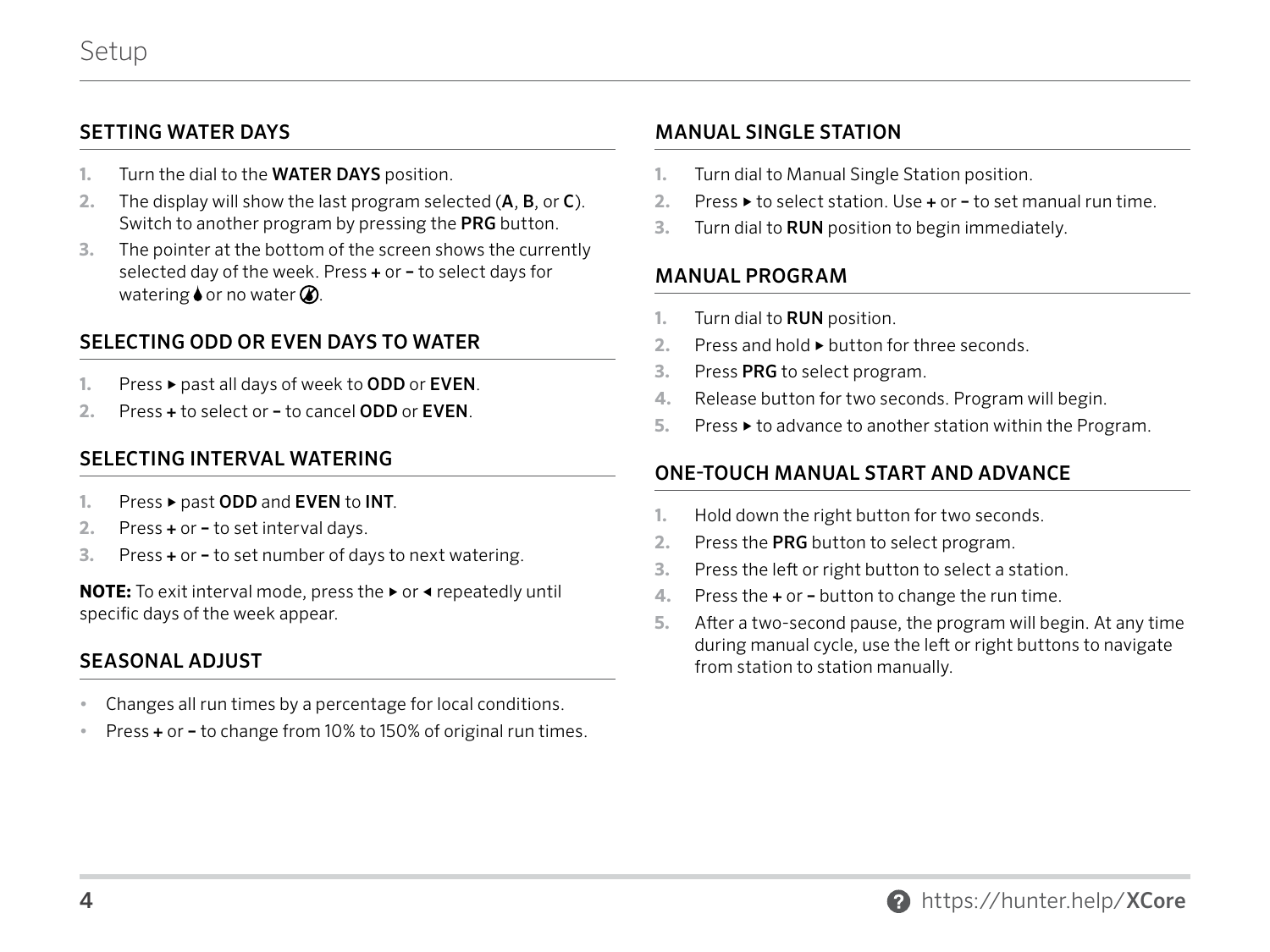### <span id="page-4-0"></span>TEST PROGRAM

Runs all stations for a test run time.

- **1.** Press and hold PRG for three seconds.
- **2.** Station 1 appears. Press + or to enter run time.
- **3.** Wait two seconds, each station will run for test run time.

### SYSTEM OFF

Turn dial to system OFF position. No watering will occur in this dial position.

#### PROGRAMMABLE RAIN OFF

- **1.** Turn dial to system OFF position and wait for OFF to stop blinking.
- **2.** Press + or to set the number of days to remain off.
- **3.** Turn dial back to RUN position. Display will show days off remaining, and watering will resume when Off days reach 0. To cancel Rain Off, turn dial to OFF, wait until OFF stops blinking, then turn dial back to RUN.

#### SENSOR BYPASS

Overrides sensor shutdown to allow watering.

- **1.** Move sensor BYPASS switch to BYPASS position.
- **2.** Return switch to ACTIVE to allow sensor shutdown.

#### SCHEDULING TIPS

- **•** A program is a watering schedule that includes Start Time(s), Run Time(s), and Water Day(s).
- **•** A Start Time is the time of day the Stations in the Program start watering.
- **•** A Run Time is the watering length per Station (zone).
- **•** One Start Time is needed to run the entire program.

#### FULL RESET

- **1.** Press and hold down the –, ►, and PRG buttons simultaneously.
- **2.** Press and release the RESET button on the right side of the controller.
- **3.** When DONE appears on the LCD, release the –, ► and PRG buttons. The display should now show 12:00 AM. The memory has now been cleared and the controller may be reprogrammed.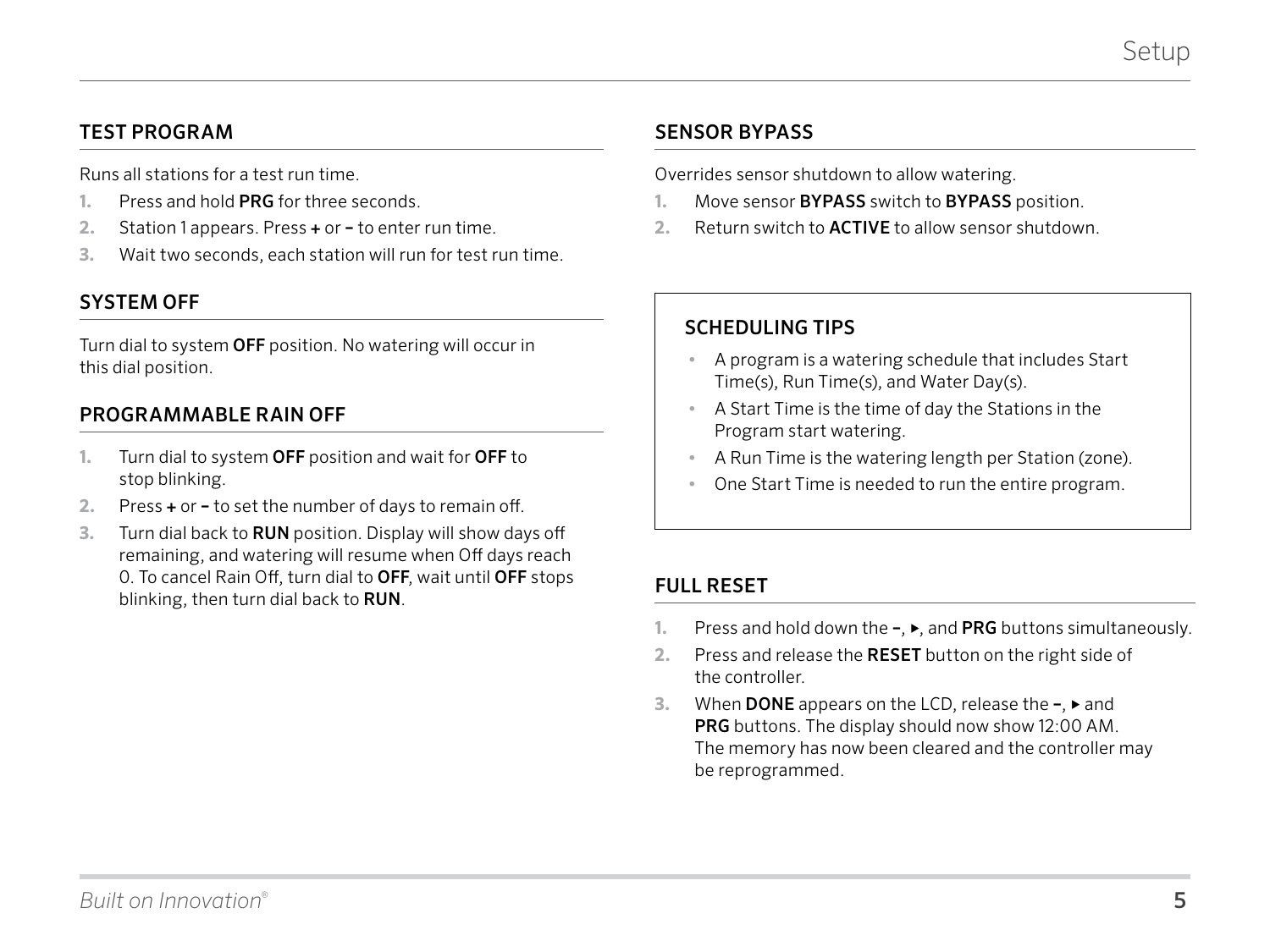<span id="page-5-0"></span>

| <b>Display</b>                                                                      | <b>Possible Cause</b>                                                                                                | <b>Solutions</b>                                                                                            |                        |  |
|-------------------------------------------------------------------------------------|----------------------------------------------------------------------------------------------------------------------|-------------------------------------------------------------------------------------------------------------|------------------------|--|
| <b>DISPLAY SHOWS "ERR"</b><br><b>WITH NUMBER</b>                                    | Short in field wiring or bad solenoid.                                                                               | Check field wiring and valve solenoid. Press any button to clear<br><b>ERR</b> message.                     |                        |  |
| DISPLAY SHOWS P "ERR"                                                               | Short in P/MV wiring or solenoid.                                                                                    | Check wiring and solenoid at P/MV. Check specifications for Pump<br>Start Relay.                            |                        |  |
| <b>DISPLAY SHOWS SP</b><br>"ERR"                                                    | SmartPort <sup>®</sup> error. Electrical noise is<br>present near connection to remote<br>or other SmartPort device. | Move connections away from sources of electrical noise. Verify that<br>controller has been wired correctly. |                        |  |
|                                                                                     |                                                                                                                      | <b>Wire from SmartPort</b>                                                                                  | Attach wire to:        |  |
|                                                                                     |                                                                                                                      | Red                                                                                                         | 24 VAC (AC terminal 1) |  |
|                                                                                     |                                                                                                                      | White                                                                                                       | 24 VAC (AC terminal 2) |  |
|                                                                                     |                                                                                                                      | Blue                                                                                                        | Remote terminal (REM)  |  |
| <b>DISPLAY SHOWS</b><br><b>N</b> WATERING BUT<br>NO WATERING IS<br><b>OCCURRING</b> | Problem in field wiring. Problem<br>with solenoids. No water pressure<br>to system.                                  | Check field wiring (voltmeter). Check valve solenoid(s). Verify water<br>source to open.                    |                        |  |
| <b>FROZEN OR GARBLED</b><br><b>DISPLAY</b>                                          | Power surge occurred.                                                                                                | Reset controller.                                                                                           |                        |  |
| <b>RAIN SENSOR DOES NOT</b><br><b>STOP IRRIGATION</b>                               | Jumper wire is not removed. Sensor<br>switch in BYPASS position.                                                     | Remove jumper wire on <b>SEN</b> terminals. Set sensor switch to<br>Active position.                        |                        |  |
| <b>CONTROLLER SEEMS TO</b><br><b>WATER CONTINUOUSLY</b>                             | Too many START TIMES.                                                                                                | One Start Time operates all stations in a program. Remove<br>unnecessary Start Times.                       |                        |  |

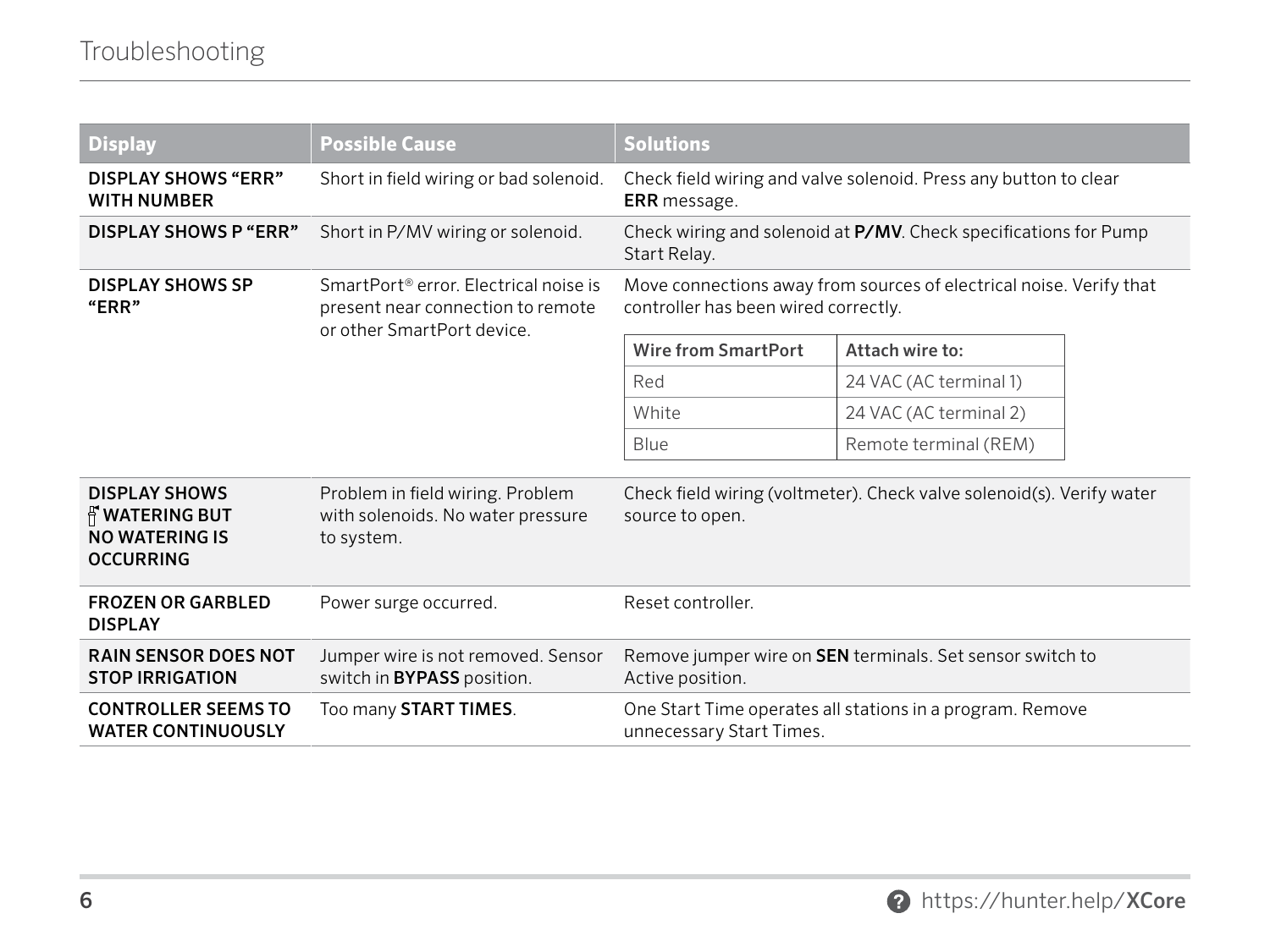<span id="page-6-0"></span>

| <b>Feature</b>                          | <b>Where Found</b>                                                                              | <b>Description</b>                                                                                                                                                                       |
|-----------------------------------------|-------------------------------------------------------------------------------------------------|------------------------------------------------------------------------------------------------------------------------------------------------------------------------------------------|
| PROGRAMMABLE<br><b>SENSOR OVERRIDE</b>  | Hold - and turn to <b>START TIMES.</b>                                                          | Sets individual stations to ignore sensor shutdowns. Select stations with<br><b>Example of F</b> , (use +/-) to change to OFF to ignore sensor.                                          |
| <b>CYCLE AND SOAK</b>                   | $Hold + and turn to RUN TIMES$<br>Enter Cycle, press PRG to set<br>Soak.                        | Sets max time a station can run at once, and minimum time it must wait<br>before another cycle. Divides run time into segments to prevent runoff.                                        |
| <b>DELAY BETWEEN</b><br><b>STATIONS</b> | Hold - and turn to <b>RUN TIMES.</b>                                                            | Inserts a delay (seconds or minutes) between stations in a run time, for<br>slow valves or recharging tanks.                                                                             |
| <b>SOLAR SYNC<sup>®</sup> DELAY</b>     | Hold - and turn to <b>SOLAR SYNC.</b>                                                           | Allows the user to postpone seasonal adjustment changes from being<br>made by Solar Sync for up to 99 days. Use the +/- to increase/decrease<br>the number of days the delay should run. |
| <b>HIDE PROGRAMS</b>                    | Hold - and turn to WATER DAYS.                                                                  | Use +/- to change from 4 to 1 to hide extra programs. Option 1 will show<br>only program A, Start Time 1. Option 4 will show all programs and<br>Start Times.                            |
| <b>CLIK-DELAY</b>                       | Hold $+$ and turn to OFF.                                                                       | Set number of days for watering to remain off, after sensor has been<br>activated and restored.                                                                                          |
| <b>TOTAL RUN TIME</b>                   | Turn to <b>RUN TIMES</b> . Press ◀<br>when station 1 is shown, PRG to<br>select other programs. | Calculates and displays total of all run times in a program Start Time.                                                                                                                  |
| <b>EASY RETRIEVE®</b>                   | Hold $+$ and PRG to Save. Hold $-$<br>and PRG to Restore.                                       | Saves all program information to restore at a later time.                                                                                                                                |
| <b>TOTAL RESET</b>                      | Hold PRG and press RESET<br>button.                                                             | Returns to factory defaults and erases watering schedule and settings.                                                                                                                   |
| OUICKCHECK™                             | $+, \neg, \blacktriangleleft, \blacktriangleright$ together, then $+$ .                         | Checks all stations for wiring problems.                                                                                                                                                 |